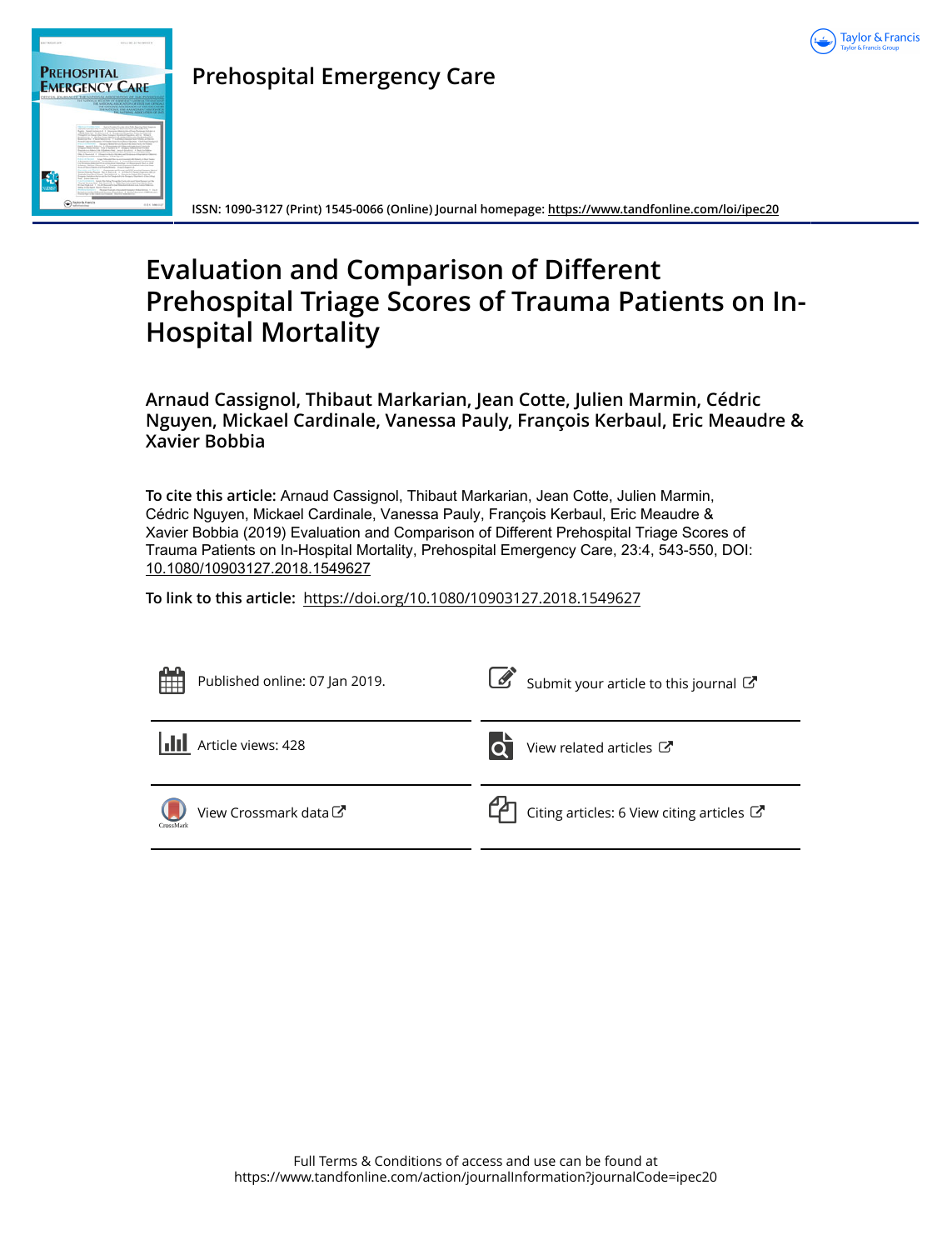## <span id="page-1-0"></span>EVALUATION AND COMPARISON OF DIFFERENT PREHOSPITAL TRIAGE SCORES OF TRAUMA PATIENTS ON IN-HOSPITAL MORTALITY

Arnaud Cassignol, MD, Thibaut Markarian, MD, Jean Cotte, MD, Julien Marmin, MD, Cédric Nguyen[,](http://orcid.org/0000-0002-9245-9104) MD, Mickael Cardinale, MD (D, Vanessa Pauly, PhD, François Kerbaul, MD, PhD, Eric Meaudre, MD, Xavier Bobbia, MD

#### **ABSTRACT**

Introduction: Several prehospital major trauma patient triage scores have been developed, the triage revised trauma score (T-RTS), Vittel criteria, Mechanism/Glasgow Coma Scale/Age/Systolic blood pressure score (MGAP), and the new trauma score (NTS). These scoring schemes allow a rapid and accurate prognostic assessment of the severity of potential lesions. The aim of our study was to compare these scores with in-hospital mortality predictions in a cohort of consecutive trauma patients admitted in a Level 1 trauma center. Materials: Between 2013 and 2016, 1,112 patients were admitted to the "major trauma" spinneret of a Level 1 trauma center in the south of France. All prehospital data needed to calculate the T-RTS, Vittel criteria, the MGAP score, and the NTS were collected. The main evaluation criterion was in-hospital mortality at 30 days for all causes. The predictive performances of these scores were evaluated and compared with each other using the analysis of the receiver operating curves. Results: A total of 1,001 patients were included in the analysis, 238 (24%) females, aged  $43 \pm 19$  years with ISS  $15 \pm 13$ . The area under the curve was for each score: T-RTS,  $AUC = 0.84$ , [0.82–0.87]; Vittel criteria, AUC = 0.87 [0.85–0.89]; MGAP score, AUC =  $0.91$  [0.89-0.92] and NTS, AUC =  $0.90$ [0.88–0.92]. By comparing the ROC curves of these scores, the MGAP and NTS scores were statistically higher than

The authors thank the doctors of emergency room and intensive care unit of the military hospital of Saint Anne for their work on the registry of major trauma patients.

the T-RTS. With the current thresholds, the sensitivity, specificity, positive and negative predictive values of these scores were 91%, 35%, 10%, 98% for T-RTS, 100%, 2%, 8%, 100% for Vittel criteria, 91%, 71%, 24%, 99% for MGAP score, 82%, 86%, 33%, 98% for NTS. Only Vittel's criteria allowed undertriage below 5% as recommended by the American College of Surgeons Committee on Trauma (ACSCOT). Conclusion: The comparison of these different triage scores concluded with a superiority of the MGAP and NTS scores compared with the T-RTS. Including the calculation of MGAP or NTS scores with the Vittel criteria would reduce the risk of overtriage in the Level 1 trauma centers by further directing patients at low risk of death to a lower-level trauma facility. Key words: trauma scores; mortality; prehospital care; overtriage; MGAP

#### PREHOSPITAL EMERGENCY CARE 2019;23:543–550

#### **INTRODUCTION**

Prehospital emergency medical systems must provide the most appropriate orientation for trauma patients. This process, known as field triage, includes an assessment of the physiology, anatomy, and mechanism of injury, as well as the context and circumstances of the injury ([1\)](#page-7-0). One of the challenges of prehospital care is to orient patients according to their level of severity ([2\)](#page-7-0). The most severe should be referred to trauma centers with sufficient technical infrastructure and a high level of expertise ([3\)](#page-7-0). Since 1986, the American College of Surgeons Committee on Trauma (ACSCOT) has published a regularly updated resource manual providing guidance for field triage of trauma patients. Several triage scores and decision algorithms have been developed to facilitate prehospital organization and predict in-hospital mortality of severe trauma patients [\(4](#page-7-0)–6). The ideal prehospital triage score should optimize the resources of referral trauma centers and other hospitals by limiting undertriage (increased risk of death for misclassified patients) and overtriage (orientation to a referral center for patients who do not need it) [\(7](#page-7-0), [8](#page-7-0)). Undertriage is dangerous for patients while overtriage increases costs, geographic constraints for patients and their

Received March 16, 2018 from SMUR Department, Sainte-Musse Public Hospital, Toulon, France (AC, JM); Emergency Department, Timone 2 Hospital, Aix-Marseille University, Marseille, France (TM, XB); Anesthesia and Intensive Care Department, Sainte-Anne Military Hospital, Toulon, France (JC, CN, MC, EM); Public Health and Medical Information Service, Conception Hospital, Aix-Marseille University, Marseille, France (VP); SMUR department, SAMU 13, Assistance Publique – Hopitaux de Marseille, Timone Hospital, Aix-Marseille ^ University, Marseille, France (FK); UMR MD 2 – Aix-Marseille University, Marseille, France (FK). Revision received November 14, 2018; accepted for publication November 14, 2018.

The authors report no conflict of interest.

Address correspondence to Arnaud Cassignol, 80 rue du Corail, Residence Eden Park, Batiment Kalmia, 83220 Le Pradet, France. E-mail: acassignol@yahoo.fr

2019 National Association of EMS Physicians

doi:10.1080/10903127.2018.1549627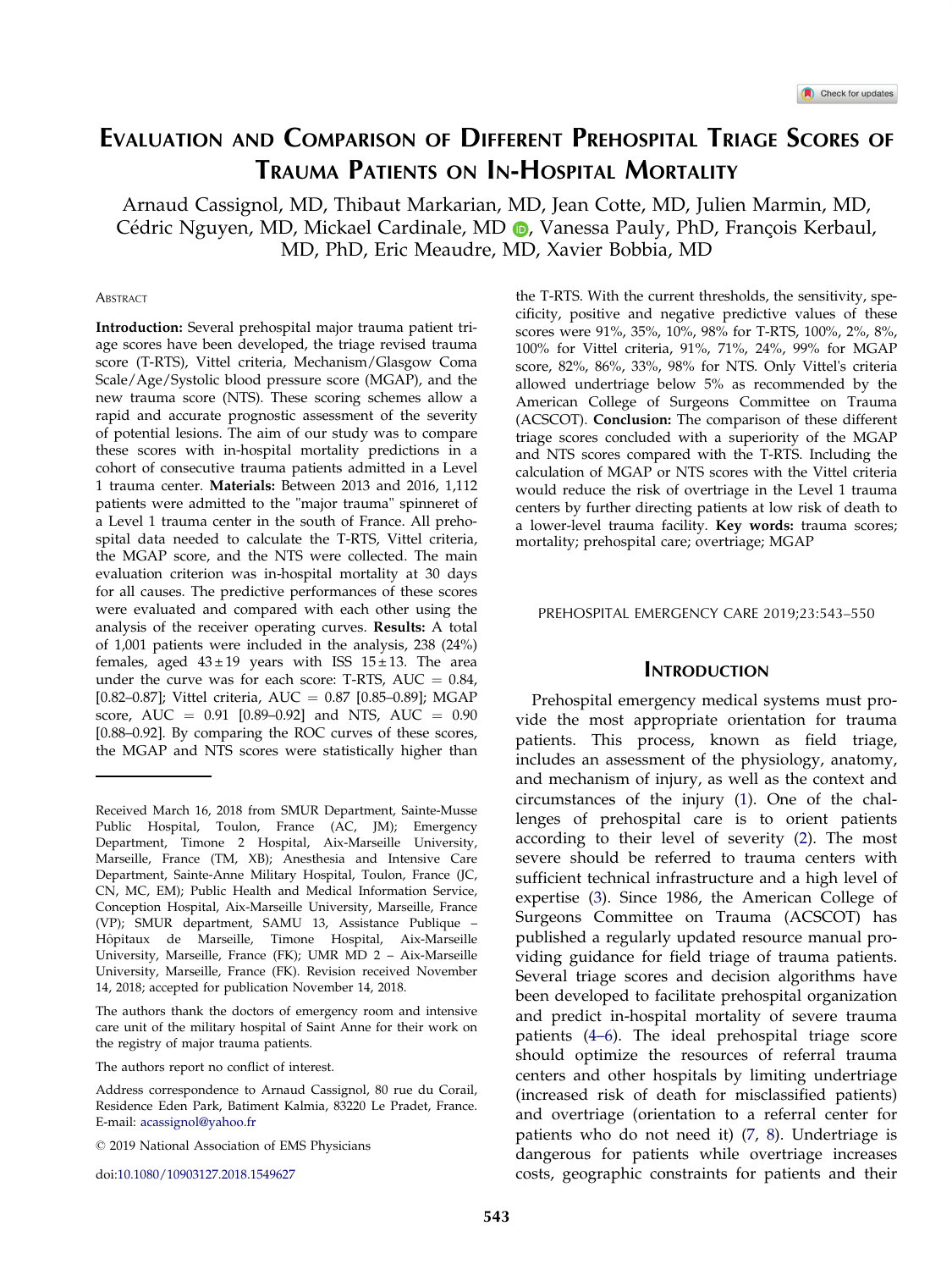<span id="page-2-0"></span>families and generates overload in referral centers [\(9](#page-7-0)). A good triage algorithm should result in an undertriage of less than 5% with an overtriage of 25–50% ([1,](#page-7-0) [3](#page-7-0), [10\)](#page-7-0). This objective of less than 5% undertriage is preferred at the rate of overtriage and enabled a reasonable limit of the number of deaths [\(11](#page-7-0)). The judgment criteria usually used to evaluate overtriage and undertriage are in-hospital mortality or ISS (Injury Severity Score) greater than 15 [\(12](#page-7-0)). Several prehospital triage scores exist, each with different advantages and disadvantages. The Triage-Revised Trauma Score (T-RTS) is the oldest (1989) score for assessing hospital mortality and the most used by paramedics in the United States [\(10](#page-7-0), [13](#page-7-0)). This score was implemented in countries where paramedics led the prehospital setting and T-RTS may not apply to physician-staffed prehospital settings, which are more frequent in Europe [\(14](#page-7-0)). The Vittel criteria were adopted in 2002 and are commonly used by prehospital teams in France [\(4](#page-7-0)). They have never been evaluated in the prediction of in-hospital mortality. The Mechanism, Glasgow Coma Scale, Age, and systolic arterial Pressure (MGAP) score were developed and validated in 2010 ([11\)](#page-7-0). This score seems to have a better performance than the T-RTS in the prehospital setting and is better adapted to the evaluation of severity during prehospital medical care [\(14](#page-7-0)). The New Trauma Score (NTS) derives from the T-RTS, which seems to be less relevant on the prediction of mortality [\(15](#page-7-0)). As NTS is relatively recent, no study has confirmed its external validity. The main objective of our study was to compare the T-RTS, Vittel criteria, MGAP score, and NTS on the prediction of in-hospital mortality.

### MATERIALS AND METHODS

### Type of Study

We performed a monocentric retrospective study in a Level 1 trauma center in southern France. The Sainte Anne Military Hospital in Toulon is a Level 1 trauma center with medical and surgical specialties to treat any type of traumatic injury. It receives 300 major trauma patients per year on average. For each traumatized patient, demographic, physiological, and outcome data are prospectively computed in a registry by the doctors of the intensive care unit. This registry has collected medical data relating to the whole process of trauma management from the scene to admission in the intensive care unit. A clinical research assistant regularly verifies the integrity and completeness of the data and collects patient outcome at discharge. All patients recorded in the

registry over a 4-year period (2013–2016) were included if severe trauma was suspected in the prehospital setting. The calculation of mortality scores for each patient (T-RTS, number of Vittel criteria, MGAP score, and NTS) was calculated retrospectively from the registry data by a single physician operator. The majority of the doctors and the head of the intensive care unit department involved in the realization of this register have agreed to carry out this study. All agreements required for the realization of the study were obtained according to the French laws and approvals from the Regional Committee for Research Ethics and the Data Protection Official were granted (ref. no. 2018/006, CNIL n° 2002878V0).

#### Studied Scores

T-RTS uses 3 components: the Glasgow Coma Scale, systolic blood pressure, and respiratory rate. T-RTS < 12 would allow under-triage below 5% [\(13](#page-7-0)). The Vittel criteria are used to identify the factors of severity present during the care to determine if the trauma patient must be transferred to a level 1 trauma center. These criteria include 5 parameters: failure of vital signs, elements indicating violent kinetics, type of anatomical lesions, prehospital resuscitation, and special considerations. The presence of only one Vittel criterion justifies patient care in a Level 1 trauma center. Undertriage (based on mortality) related to the use of this algorithm has never been evaluated. The MGAP score uses several physiological variables: Glasgow Coma Scale, systolic blood pressure, type of trauma (blunt or penetrating trauma), and age. It makes it possible to predict the risk of mortality from the pre-hospital phase onwards: high risk (3–[17](#page-7-0)), intermediate risk [\(18](#page-7-0)–22), and low risk (23–[29\)](#page-8-0). An MGAP score  $\geq$  23 is associated with a mortality risk of less than 5% [\(11](#page-7-0)). The NTS combines oxygen saturation, systolic blood pressure and the Glasgow Coma Scale. It also allows the risk of mortality to be evaluated: very high risk (3–[5\)](#page-7-0), high risk (6–[11](#page-7-0)), intermediate risk [\(12](#page-7-0)–17), and low risk [\(18](#page-7-0)–23). An NTS  $\geq$  18 is associated with a mortality risk of less than 5% [\(15](#page-7-0)).

#### Epidemiological Analysis

Data collected during prehospital care were: age, sex, type of trauma, mechanism of trauma, Glasgow Coma Scale, heart rate, systolic blood pressure, respiratory rate, pulse oximetry, and prehospital resuscitation (mechanical ventilation, catecholamine, and total fluid loading). These variables enable to calculate the T-RTS, MGAP scores, and NTS. The presence of Vittel criteria was retained according to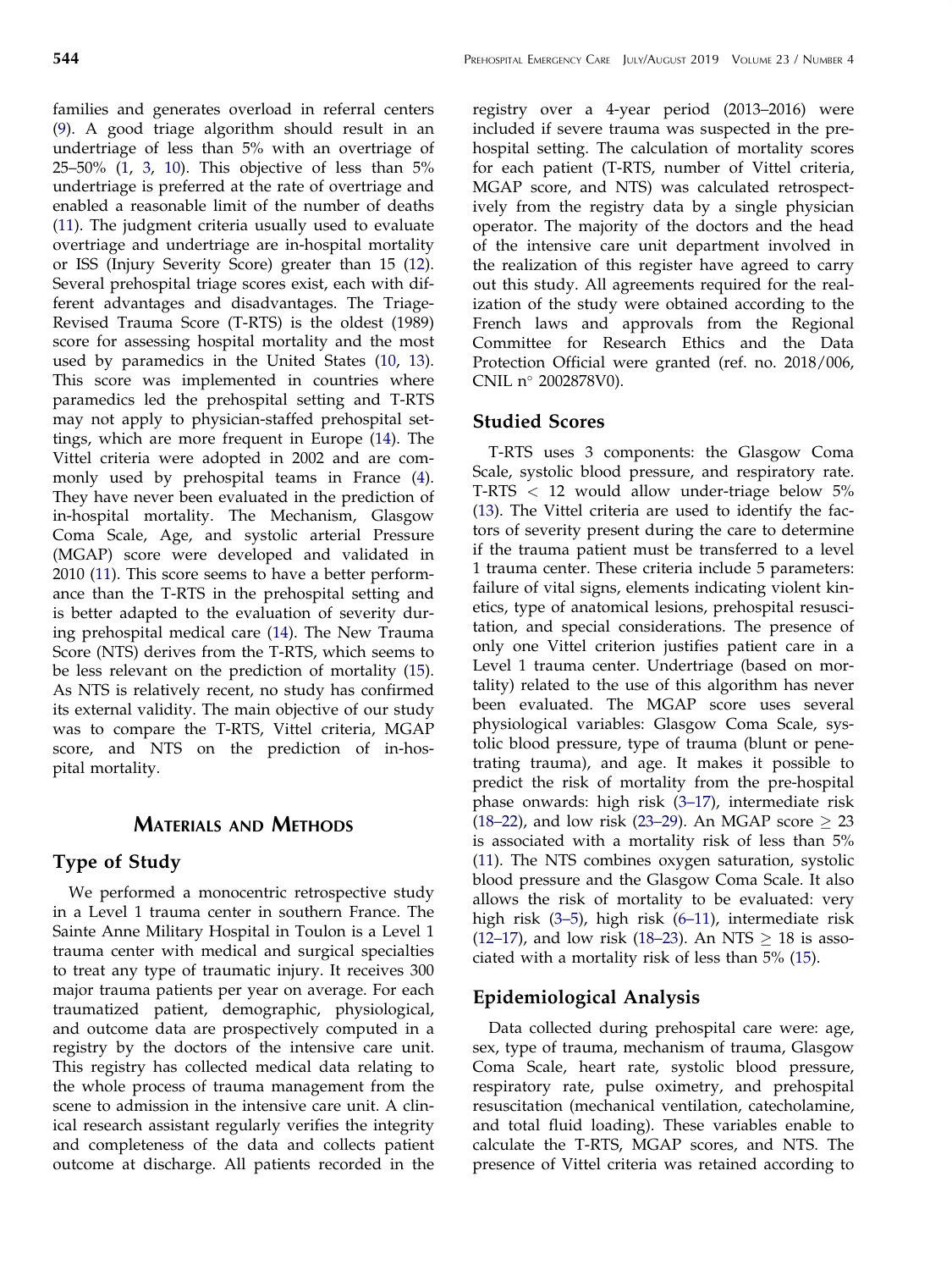<span id="page-3-0"></span>

FIGURE 1. Flowchart of the study population. T-RTS = Triage Revised Trauma Score; MGAP = Mechanism, Glasgow Coma Scale, Age, systolic arterial Pressure;  $NTS = New Trauma Score$ .

the data collected in the prehospital stage. The Abbreviated Injury Scale (AIS) and the Injury Severity Score (ISS) were calculated after a complete evaluation of the trauma patients during hospital care at the Sainte Anne Military Hospital. The main evaluation criterion was 30-day in-hospital mortality, defined as death whatever its cause.

#### Statistical Analysis

Quantitative variables are expressed as mean standard deviation. Qualitative variables are expressed as numbers and percentages. To study risk factors for mortality, we calculated the Hazard Ratio (HR) and their confidence intervals (95% CI) using univariate Cox models to determine the association of characteristics of patients and 30-day mortality. The diagnostic performance of each score to predict in-hospital mortality was assessed using receiver efficiency curve analysis (ROC curve). To test the ability of each score to be used for triage, sensitivity, specificity, positive predictive value, and negative predictive value were calculated at their usual thresholds (T-RTS <12, Vittel criteria  $\geq 1$ ,  $MGAP < 23$ , NTS  $< 18$ ) [\(4](#page-7-0), [11](#page-7-0), [14](#page-7-0), [15](#page-7-0)). In agreement with the ACSCOT, an effective score should detect more than 95% of patients at risk of death (sensitivity  $> 95\%$ ) corresponding to less than 5% of undertriage. Conversely, the specificity of a score indicates the risk of overtriage. The software used was SAS 9.4 for the computation of the statistics in univariate analysis and MEDCALC v-17.8.6 for the realization of the curves of ROC. The comparison of these ROC curves was done according to the method of Delong et al. ([16\)](#page-7-0). A p-value of 0.05 or less was considered statistically significant.

#### RESULTS

#### Population

Of the 1,112 trauma patients included between 2013 and 2016 in the registry, 111 (10%) were excluded. The flowchart of the population studied and the reasons for exclusion are presented in Figure 1. A total of 1,001 (90%) patients were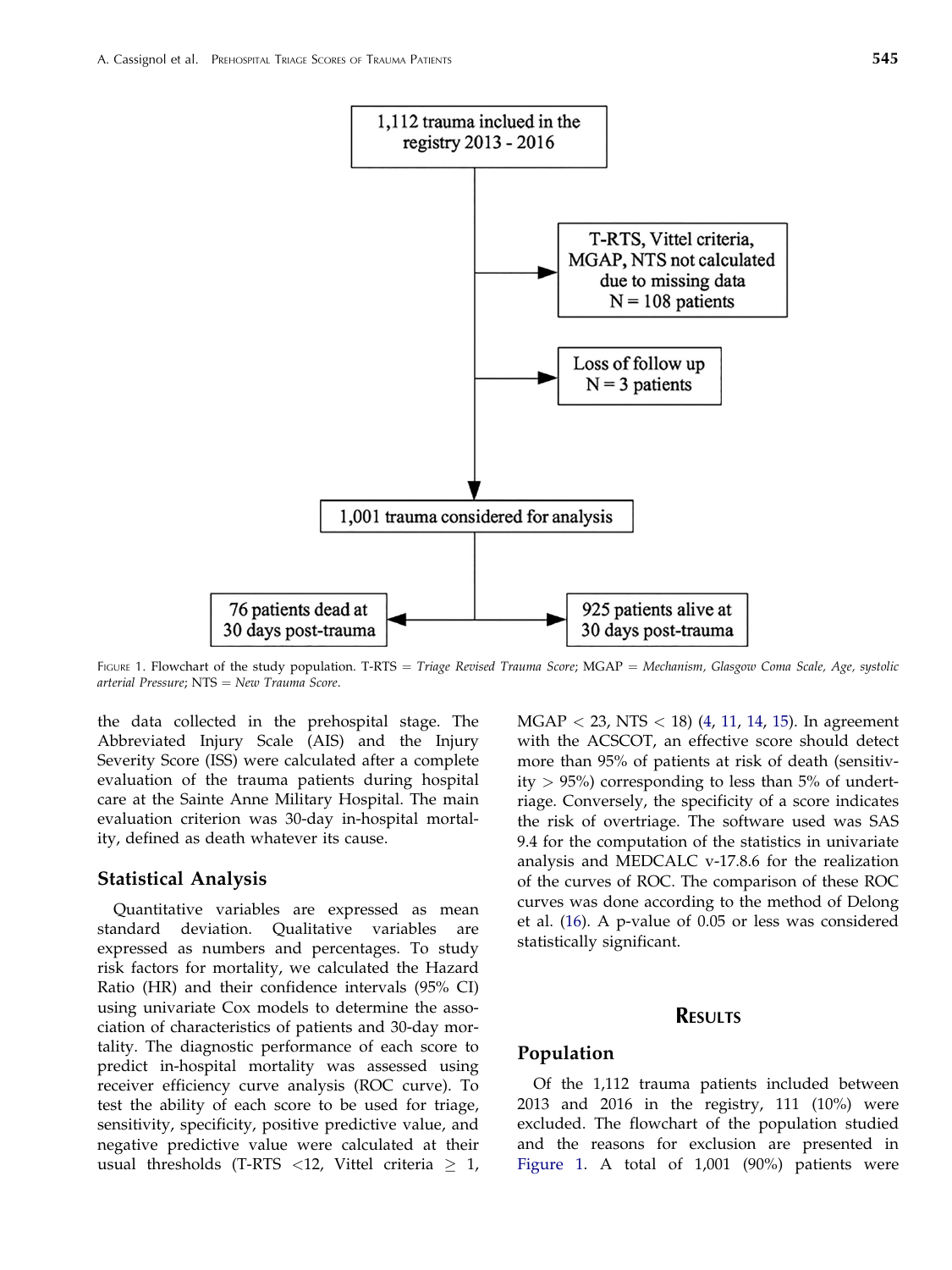<span id="page-4-0"></span>TABLE 1. Characteristics of the global population  $(n = 1,001$  patients)

| Characteristics                        | Value          |
|----------------------------------------|----------------|
| Sex female, $n$ (%)                    | 238 (24)       |
| Age, years                             | 43 $(\pm 19)$  |
| Blunt trauma, $n$ (%)                  | 922 (92)       |
| Penetrating trauma, $n$ (%)            | 79 (8)         |
| Prehospital physiological parameters   |                |
| Glasgow Coma Scale                     | 13 $(±4)$      |
| Heart rate, bpm                        | $89 (+22)$     |
| Systolic arterial blood pressure, mmHg | 121 $(\pm 27)$ |
| Respiratory rate, cpm                  | 19 $(\pm 5)$   |
| Pulse oximetry, %                      | 97 (6)         |
| Prehospital resuscitation              |                |
| Mechanical ventilation, $n$ (%)        | 164 (16)       |
| Catecholamine administration, $n$ (%)  | 92(9)          |
| Total fluid loading, mL (min-max)      | 396 (0-3500)   |
| <b>ISS</b>                             | $15 (+13)$     |
| $ISS > 15, n$ (%)                      | 460 (46)       |
| T-RTS                                  | 11 $(\pm 2)$   |
| Vittel criteria                        | $2(\pm 2)$     |
| Vittel criteria $\geq 1$ , n (%)       | 982 (98)       |
| MGAP score                             | 24 $(\pm 5)$   |
| MGAP category, $n$ (%)                 |                |
| $3 - 17$                               | 112 (11)       |
| $18 - 22$                              | 179 (18)       |
| $23 - 29$                              | 710 (71)       |
| <b>NTS</b>                             | 20(.4)         |
| NTS category, $n$ (%)                  |                |
| $3 - 5$                                | 2(0.2)         |
| $6 - 11$                               | 92 (9)         |
| $12 - 17$                              | 97 (10)        |
| $18 - 23$                              | 810 (81)       |
| In-hospital mortality, $n$ (%)         |                |
| total                                  | 82 (8)         |
| at 24 h                                | 48 (5)         |
| Day 1 at Day 7                         | 20(2)          |
| Day 8 at Day 30                        | 8(0.8)         |
| $>$ Day 30                             | 6(0.6)         |
| Length of stay, days                   | 11 $(±19)$     |

 $ISS = Injury$  Severity Score; T-RTS = Triage Revised Trauma Score; MGAP = Mechanism, Glasgow Coma Scale, Age, systolic arterial Pressure;  $NTS = New$ Trauma Score.

included in this study. The main characteristics of the study population are listed in Table 1.

#### Aims

Seventy-six (7%) patients died during the first 30 days after trauma. According to the MGAP scores, 112 (11%) patients were classified at high risk of inhospital death, 179 (18%) were classified at intermediate risk of death and 710 (71%) were at low risk of death. In-hospital mortality at 30 days for each category of MGAP was 48 (43%), 21 (12%), and 7 (1%) patients. According to the definition of the NTS, 2 (0.2%) patients were classified at very high risk of death, 92 (9%) were classified as high risk, 97 (10%) were classified as intermediate risk and 810 (81%) were considered at low risk of death. Inhospital mortality at 30 days for each category of NTS was 2 (100%), 39 (42%), 21 (22%), and 14 (1.7%) patients. [Table 2](#page-5-0) showed the different variables associated with in-hospital mortality at day 30 of our cohort in univariate analysis. The ROC curves and the AUC of each score are represented in [Figure 2](#page-5-0). [Table 3](#page-6-0) indicated a comparison of the predictive performances on in-hospital mortality for the different scores. [Table 4](#page-6-0) presented the diagnostic properties at the usual thresholds of the T-RTS, Vittel criteria, MGAP scores and NTS. Considering an acceptable undertriage rate below 5%, only the Vittel criteria met this limit. To detect more than 95% of the patients who will die in our cohort, the threshold of the MGAP score must be set at 25 excluded and the threshold of the NTS must be set at 22 excluded.

#### **DISCUSSION**

#### Main Results

The goal of our study was to evaluate and compare the prediction of the different triage scores and decision algorithms of trauma patients in prehospital medical care on in-hospital mortality at 30 days. We found that the MGAP scores and NTS were significantly better than the T-RTS to predict the mortality of trauma patients. These scores are easy to calculate and can provide reliable and immediate information on patient prognosis before the overall in-hospital assessment. The MGAP score had the highest AUC to predict mortality of trauma patients. In spite of the AUC performance of the MGAP and NTS scores, the sensitivity of the MGAP < 23 and NTS < 18 scores was only 91% and 82%, which is below the 95% recommended by the ACSCOT for limited undertriage to less than 5%. At validated thresholds, only the presence of at least one Vittel criterion enable to respond to this recommendation at the cost of an overtriage of 98% (specificity of 2%). In the management of major trauma patients, high sensitivity is preferred to specificity to best orient these patients to Level 1 trauma centers to avoid deaths related to suboptimal care. Increasingly, studies show that overtriage of trauma patients leads to a waste of socio-economic and medical resources [\(17](#page-7-0), [18](#page-7-0)). In our cohort, for a fixed rate of undertriage below 5%, the threshold value of the MGAP should be 25 and that of the NTS should be 22. These limits would allow the achievement of an overtriage rate of 35% (specificity of 65%) for the MGAP score and of 41% (specificity of 59%) for the NTS. Other studies also find the necessity to adjust the limits of the MGAP score to 25 in prehospital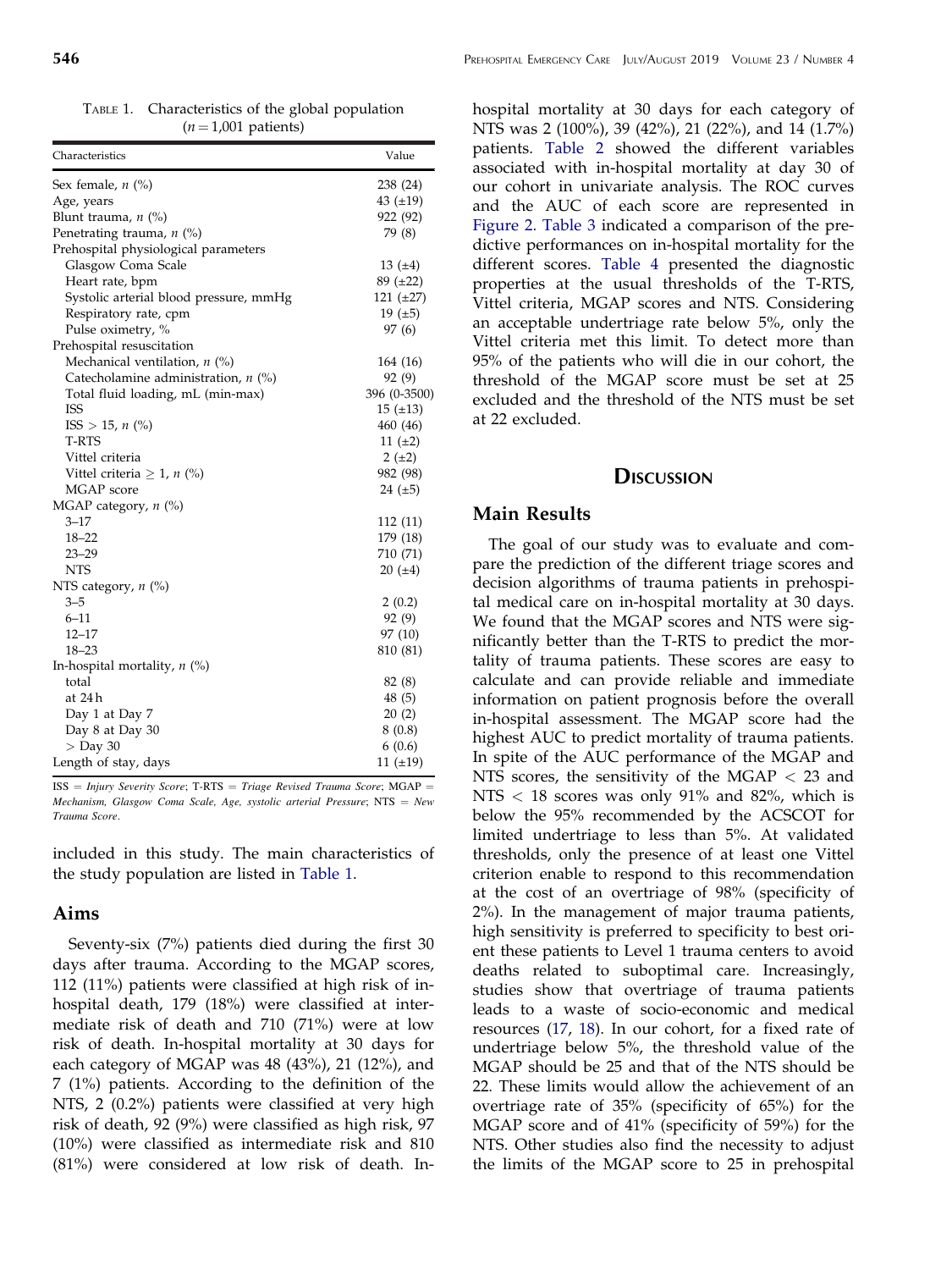Respiratory rate, cpm

|                              | days post-trauma                    |                        |                         |           |  |
|------------------------------|-------------------------------------|------------------------|-------------------------|-----------|--|
|                              | Mortality within 30 day post trauma |                        |                         |           |  |
| Characteristics              | NO.<br>$n = 925$                    | <b>YES</b><br>$n = 76$ | HR [95% CI]             | P         |  |
| Sex male, $n$ (%)            | 708 (77)                            | 55 (72)                | $0.8$ [0.482-1.318]     | 0.38      |  |
| Age, years                   | 42 $(\pm 19)$                       | 54 $(\pm 23)$          | 1.02 [1.013-1.036]      | ${<}0.01$ |  |
| Mechanism of trauma, $n$ (%) |                                     |                        |                         |           |  |
| Car crash                    | 650 (70)                            | 40(53)                 | 1 [reference]           | reference |  |
| Stabbing                     | 31(3.3)                             | 0(0)                   | $0$ [0-1]               | 1.00      |  |
| Firearm                      | 29(3.1)                             | 13 (17)                | 5.21 [2.783-9.742]      | < 0.01    |  |
| Fall                         | 185(20)                             | 21 (28)                | $1.68$ [0.993-2.856]    | 0.05      |  |
| Other                        | 30(3.2)                             | 2(2.6)                 | 1.08 [0.262-4.488]      | 0.91      |  |
| Type of trauma, $n$ (%)      |                                     |                        |                         |           |  |
| Blunt                        | 860 (93)                            | 62(82)                 | 1 [reference]           | reference |  |
| Penetrating                  | 65 (7)                              | 14 (18)                | 2.58 [1.442-4.601]      | ${<}0.01$ |  |
| Glasgow Coma Scale           | 14 $(\pm 3)$                        | $6 (+4)$               | $0.76$ [0.722-0.797]    | ${<}0.01$ |  |
| Heart rate, bpm              | $89 (+21)$                          | $87 (\pm 32)$          | $0.99$ [0.981-1.006]    | 0.32      |  |
| Respiratory rate, cpm        | 19 $(\pm 5)$                        | 17 $(\pm 6)$           | $0.9$ $[0.832 - 0.972]$ | 0.01      |  |

SBP, mmHg 121 (±26) 117 (±42) 1 [0.989–1.005] 0.47 Pulse oximetry, % 98 (±5) 92 (±15) 0.96 [0.947–0.969]  $\leq 0.01$ <br>Mechanical ventilation, *n* (%) 112 (12) 52 (68) 10.47 [6.445–16.996]  $\leq 0.01$ Mechanical ventilation, *n* (%) 112 (12) 52 (68) 10.47 [6.445–16.996]  $\leq 0.01$ <br>Catecholamine administration, *n* (%) 61 (7) 31 (41) 6.14 [3.873–9.737]  $\leq 0.01$ 

Total fluid loading  $> 1,000$  mL, n (%) 130 (14) 24 (32) 2.24 [1.379–3.648]  $< 0.01$ T-RTS  $11 \pm 1$   $8 \pm 2$   $0.62 \pm 0.575 - 0.664$   $< 0.01$ Vittel criteria  $2 (\pm 1)$   $5 (\pm 2)$   $1.63 [1.492-1.771]$   $< 0.01$ <br>MGAP score  $25 (\pm 4)$   $16 (\pm 5)$   $0.79 [0.755-0.818]$   $< 0.01$ MGAP score 25 (±4) 16 (±5) 0.79 [0.755–0.818] <0.01<br>NTS 21 (±4) 12 (±5) 0.78 [0.747–0.811] <0.01

Catecholamine administration,  $n$  (%) 61 (7) 31 (41) 6.14 [3.873-9.737]

<span id="page-5-0"></span>TABLE 2. Univariate analysis of the cohort  $(n = 1,001)$  identifying variables associated with death at 30 days post-trauma

SBP: systolic blood pressure; T-RTS: Triage Revised Trauma Score; MGAP: Mechanism, Glasgow Coma Scale, Age, systolic arterial Pressure; NTS: New Trauma Score; ISS: Injury Severity Score

ISS  $14 (\pm 11)$   $36 (\pm 19)$   $1.07 [1.055-1.077]$   $< 0.01$ 



FIGURE 2. Receiving operating curves of the four scores. T-RTS = Triage Revised Trauma Score; MGAP = Mechanism, Glasgow Coma Scale, Age, systolic arterial Pressure;  $NTS = New Trauma Score$ .

[\(14](#page-7-0)) and 26 in hospital ([19\)](#page-8-0) settings to have an undertriage rate below 5%. The calculation of the MGAP score or NTS associated with the use of the Vittel criteria in prehospital would reduce overtriage, while limiting the undertriage below 5%. The performance of the MGAP score has also been

 $0.78$  [0.747-0.811]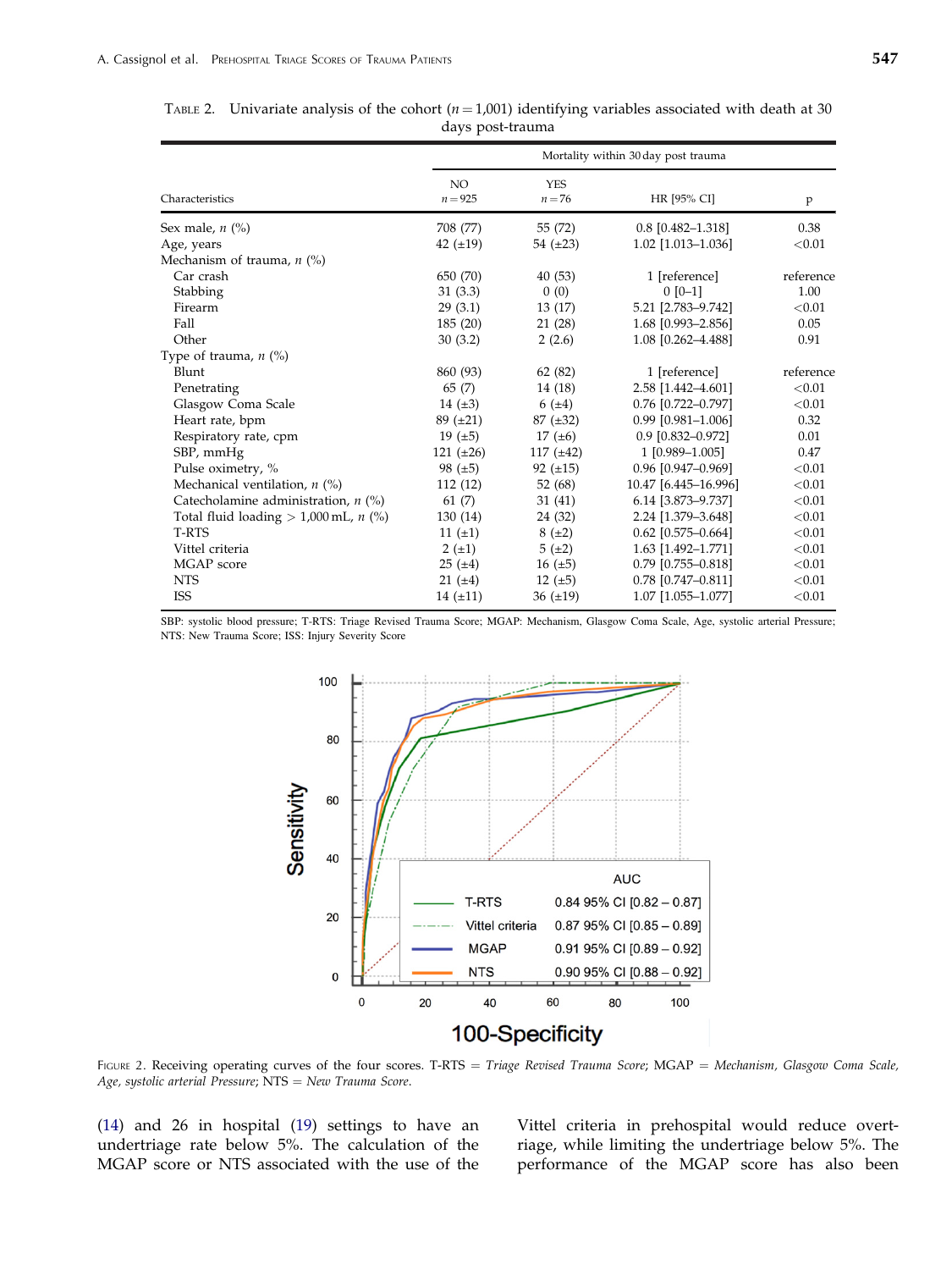<span id="page-6-0"></span>TABLE 3. Comparison of the predictive performance of the T-RTS, Vittel Criteria, MGAP Score, and NTS in the cohort ( $n = 1,001$  patients)

| Scores                    | AUC difference | 95% IC         | p value |
|---------------------------|----------------|----------------|---------|
| Vittel criteria vs. T-RTS | 0.03           | $-0.02 - 0.08$ | 0.20    |
| MGAP vs. T-RTS            | 0.07           | $0.02 - 0.10$  | < 0.01  |
| MGAP vs. Vittel criteria  | 0.04           | $-0.01 - 0.07$ | 0.15    |
| MGAP vs. NTS              | 0.01           | $-0.03 - 0.04$ | 0.69    |
| NTS vs. T-RTS             | 0.06           | $0.03 - 0.09$  | < 0.01  |
| NTS vs. Vittel criteria   | 0.03           | $-0.01 - 0.06$ | 0.17    |

 $T-RTS = Triangle$  Revised Trauma Score; MGAP = Mechanism, Glasgow Coma Scale, Age, systolic arterial Pressure;  $NTS = New Trauma Score$ .

TABLE 4. Diagnostic properties of each score (T-RTS, Vittel criteria, MGAP, and NTS) at usual thresholds

|                           |      | T-RTS Vittel Criteria MGAP score |      | NTS. |
|---------------------------|------|----------------------------------|------|------|
| Thresholds                | < 12 | $\geq 1$                         | < 23 | < 18 |
| Sensitivity               | 0.91 |                                  | 0.91 | 0.82 |
| Specificity               | 0.35 | 0.02                             | 0.76 | 0.86 |
| Positive predictive value | 0.1  | 0.08                             | 0.24 | 0.33 |
| Negative predictive value | 0.98 |                                  | 0.99 | 0.98 |

\*T-RTS < 12, Vittel criteria  $\geq$  1, MGAP < 23, and NTS < 18. T-RTS = Triage-Revised Trauma Score; MGAP = Mechanism, Glasgow Coma Scale, Age, systolic arterial Pressure;  $NTS = New Trauma Score$ .

studied for triage of trauma patients in emergency departments in 180 trauma centers in the United Kingdom between 2000 and 2010, including 79,824 patients ([19\)](#page-8-0). With an AUC of 0.868 (95% CI 0.862–0.873) the MGAP score was found to be a valuable triage tool for hospital use to classify patients with major trauma based on their risk of death. Currently, the TRISS (Trauma Related Injury Severity Score) is the most widely used model for predicting mortality for major trauma (20–[24\)](#page-8-0). It calculates a probability of survival based on the physiological variables of the RTS, the anatomical lesions of the ISS and the age of the patient. It is used by comparing the probability of overall survival to observed survival. The complexity of its calculation makes the use of this score inconceivable in the prehospital phase. The MGAP score already includes the age and mechanism of trauma and the NTS includes the same elements as the RTS. In addition to its use as a triage tool in clinical practice, NTS can play an important role in trauma research because of its potential relevance as a substitute for RTS in TRISS ([15\)](#page-7-0). In the risk factors for death in our cohort, the mean systolic blood pressure values were not different between the living and the deceased. Arterial hypertension in severe trauma patients is a risk factor for mortality as relevant as low blood pressure ([19,](#page-8-0) [25](#page-8-0)). It would have been interesting in our study to limit the values of blood pressure and not to evaluate their averages. The

decrease in SpO2 is associated with an increase of mortality in our study and the literature ([26\)](#page-8-0), especially when it is associated with arterial hypotension [\(27](#page-8-0)). It would be interesting to include this parameter in the MGAP score for the development of a more sensitive and specific score. Penetrating trauma appears as risk a factor for death (HR: 2.58,  $p < 0.01$ ). In our study, penetrating trauma includes ballistic trauma, stab wounds and other types of penetrating trauma. No deaths were found for stab wounds in comparison to ballistic injuries that were at high risk of death (HR: 5.21,  $p < 0.01$ ). It would be interesting to dissociate the ballistic traumas from other penetrating traumas in the calculation of the scores evaluating the risks of in-hospital deaths. Like Sartorius et al., it was not surprising that prehospital resuscitation care (mechanical ventilation, catecholamine, and total fluid loading greater than 1,000 mL) appeared to be risk factors for death [\(11](#page-7-0)). Indeed, these therapeutic measures applied only to the most serious patients with a high risk of mortality. The ISS is a score based on anatomical lesions and must be calculated after hospital admission and all injuries have been identified and compiled [\(28](#page-8-0)). Each injury is assigned an abbreviated injury rating (AIS) and an injury rating assigned to one of the 6 body regions (head and neck, face, chest, abdomen, extremities, external); the 3 highest AIS values are squared and added together to obtain the total IST score from 0 to 75. An  $ISS > 15$  defines a severe trauma (gold standard) ([29,](#page-8-0) [30\)](#page-8-0). The T-RTS and MGAP scores, which are based more on physiological criteria, have a poor correlation with the anatomical severity of the lesions calculated by the ISS [\(31](#page-8-0)). In our cohort, 46% of patients had an  $ISS > 15$ . It would have been interesting to study these predictive mortality scores in patients with an  $ISS < 15$ versus  $ISS > 15$ . It seems reasonable to specify that these scores and algorithms are an support in the choice of referral for trauma patients during prehospital management and should not replace clinical common sense. Two recent U.S. studies found that the implementation of field triage algorithms had minimal effect on hospital destinations, EMS decision-making and efficiency ([32,](#page-8-0) [33\)](#page-8-0). It is required to know the technical platform of the hospital to which the major trauma patient is referred in order to limit undertriage as much as possible ([34\)](#page-8-0). The interest is to accompany the right patient to the right place at the right time [\(35](#page-8-0)).

#### Limitations

However, our study has limitations. First, it is a monocentric study in a Level 1 trauma center. All undertriaged patients referred to lower-level trauma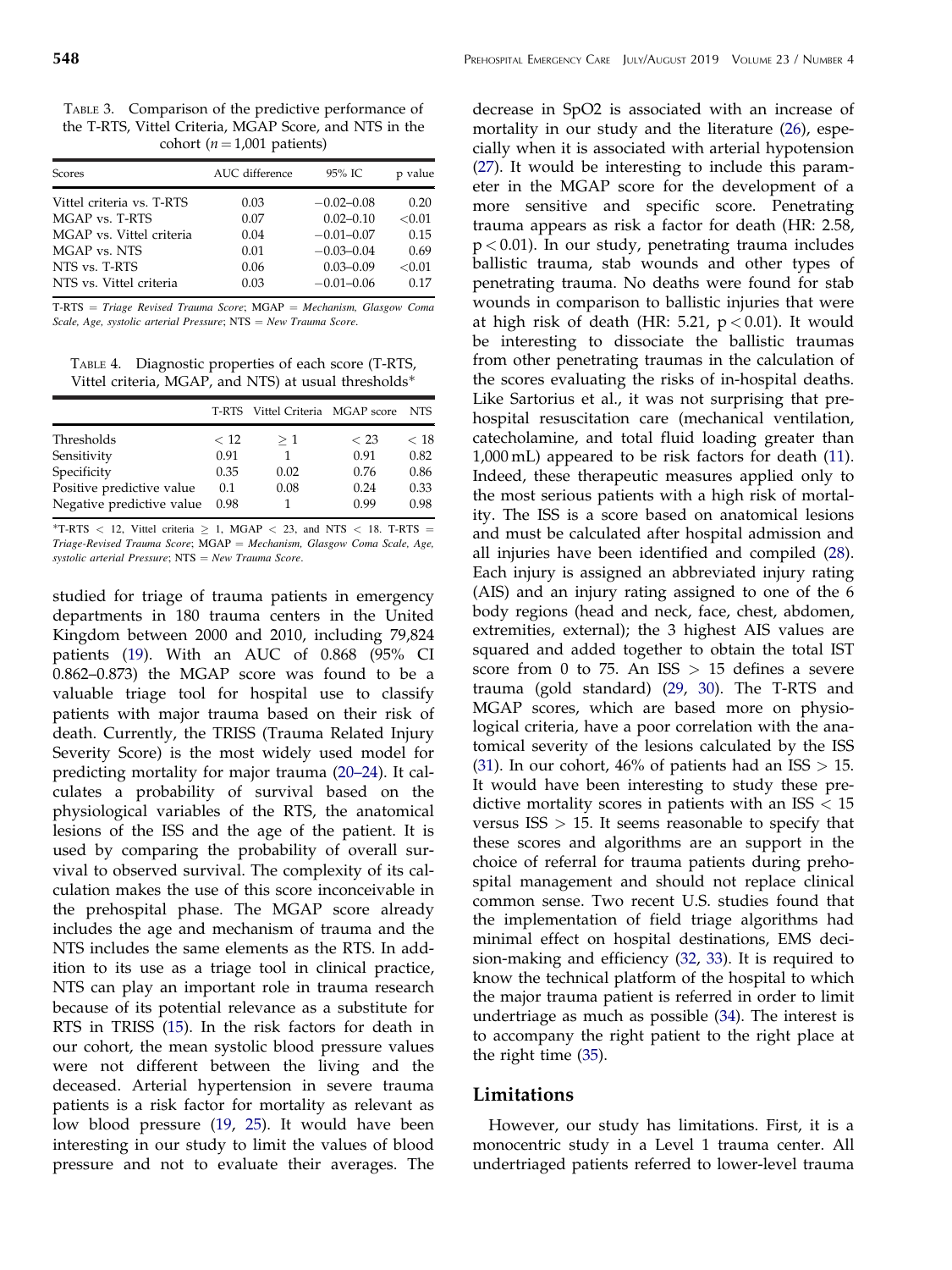<span id="page-7-0"></span>centers are not represented. Second, the calculation of scores was done a posteriori on prehospital recorded data. Even if these scores are based on objective data, one can always wonder if prehospital actors would have calculated the same in the field. Moreover, the scores were calculated by single physician. Third, the goals of these scores are to be applied to triage patients and reduce mortality. Our study does not allow implying the impact of the application of each score. Finally, the study population is not only major trauma  $(46\% \text{ of ISS} > 15)$ . The accuracy of each score for only major trauma population would have been different.

### **CONCLUSION**

Assessing the severity of prehospital trauma patients and the optimal orientation of these patients to appropriate centers is a complex process. Our study concluded that the MGAP and NTS scores are superior to T-RTS to predict in-hospital mortality. However, the low sensitivities of these scores with the current limitations do not allow them to be used alone for triage and the decision to refer a patient to a Level 1 trauma center. In combination with the Vittel criteria, the use of the MGAP score or the NTS could decrease the rate of overtriage of Level 1 trauma centers by further directing patients at low risk of death to lower-level trauma centers.

### ORCID

Mickael Cardinale **b** http://orcid.org/0000-0002-9245-9104

#### References

- [1.](#page-1-0) Sasser SM, Hunt RC, Faul M, Sugerman D, Pearson WS, Dulski T, Wald MM, Jurkovich GJ, Newgard CD, Lerner EB. Guidelines for field triage of injured patients: recommendations of the National Expert Panel on Field Triage, 2011. MMWR Recomm Rep Morb Mortal Wkly Rep Recomm Rep. 2012;61(RR-1):1–20.
- [2.](#page-1-0) Bouzat P, Ageron FX, Brun J, Levrat A, Berthet M, Rancurel E, Thouret JM, Thony F, Arvieux C, Payen JF; TRENAU Group. A regional trauma system to optimize the pre-hospital triage of trauma patients. Crit Care Lond Engl. 2015;19: 111–111.
- [3.](#page-1-0) MacKenzie EJ, Rivara FP, Jurkovich GJ, Nathens AB, Frey KP, Egleston BL, Salkever DS, Scharfstein DO. A national evaluation of the effect of trauma-center care on mortality. N Engl J Med. 2006;354(4):366–78.
- [4.](#page-1-0) Hamada SR, Gauss T, Duchateau F-X, Truchot J, Harrois A, Raux M, Duranteau J, Mantz J, Paugam-Burtz C. Evaluation of the performance of French physician-staffed emergency

medical service in the triage of major trauma patients. J Trauma Acute Care Surg. 2014;76(6):1476–83. doi[:10.1097/](https://doi.org/10.1097/TA.0000000000000239) [TA.0000000000000239.](https://doi.org/10.1097/TA.0000000000000239)

- 5. Rehn M, Eken T, Krüger AJ, Steen PA, Skaga NO, Lossius HM. Precision of field triage in patients brought to a trauma centre after introducing trauma team activation guidelines. Scand J Trauma Resusc Emerg Med. 2009;17(1):1. doi: [10.1186/1757-7241-17-1.](https://doi.org/10.1186/1757-7241-17-1)
- [6.](#page-2-0) Rehn M, Lossius HM, Tjosevik KE, Vetrhus M, Østebø O, Eken T, Rogaland Trauma System Study Collaborating Group. Efficacy of a two-tiered trauma team activation protocol in a Norwegian trauma centre. Br J Surg. 2012;99(2): 199–208. doi[:10.1002/bjs.7794.](https://doi.org/10.1002/bjs.7794)
- [7.](#page-1-0) Newgard CD, Zive D, Holmes JF, Bulger EM, Staudenmayer K, Liao M, Rea T, Hsia RY, Wang NE, Fleischman R, Jui J, Mann NC, Haukoos JS, Sporer KA, Gubler KD, Hedges JR, WESTRN investigators. A multisite assessment of the American College of Surgeons Committee on Trauma field triage decision scheme for identifying seriously injured children and adults. J Am Coll Surg. 2011;213(6):709–21.
- [8.](#page-1-0) Newgard CD, Rudser K, Hedges JR, Kerby JD, Stiell IG, Davis DP, Morrison LJ, Bulger E, Terndrup T, Minei JP, Bardarson B, Emerson S, ROC Investigators. A critical assessment of the out-of-hospital trauma triage guidelines for physiologic abnormality. J Trauma. 2010 Feb;68(2):452–62.
- [9.](#page-2-0) Hornez E, Maurin O, Mayet A, Monchal T, Gonzalez F, Kerebel D. French pre-hospital trauma triage criteria: Does the "pre-hospital resuscitation" criterion provide additional benefit in triage? World J Crit Care Med. 2014;3(3):68–73. doi[:10.5492/wjccm.v3.i3.68.](https://doi.org/10.5492/wjccm.v3.i3.68)
- [10.](#page-2-0) Moore L, Lavoie A, Abdous B, Le Sage N, Liberman M, Bergeron E, Emond M. Unification of the revised trauma score. J Trauma. 2006;61(3):718–22; discussion 722.
- [11.](#page-2-0) Sartorius D, Le Manach Y, David J-S, Rancurel E, Smail N, Thicoïpe M, Wiel E, Ricard-Hibon A, Berthier F, Gueugniaud PY, Riou B. Mechanism, glasgow coma scale, age, and arterial pressure (MGAP): a new simple prehospital triage score to predict mortality in trauma patients. Crit Care Med. 2010; 38(3):831–7.
- [12.](#page-2-0) Kann SH, Hougaard K, Christensen EF. Evaluation of prehospital trauma triage criteria: a prospective study at a Danish level I trauma centre. Acta Anaesthesiol Scand. 2007; 51(9):1172–7.
- [13.](#page-2-0) Champion HR, Sacco WJ, Copes WS, Gann DS, Gennarelli TA, Flanagan ME. A revision of the Trauma Score. J Trauma. 1989;29(5):623–9.
- [14.](#page-2-0) Bouzat P, Legrand R, Gillois P, Ageron F-X, Brun J, Savary D, Champly F, Albaladejo P, Payen JF, TRENAU Group. Prediction of intra-hospital mortality after severe trauma: which pre-hospital score is the most accurate? Injury. 2016; 47(1):14–8.
- [15.](#page-2-0) Jeong JH, Park YJ, Kim DH, Kim TY, Kang C, Lee SH, Lee SB, Kim SC, Lim D. The new trauma score (NTS): a modification of the revised trauma score for better trauma mortality prediction. BMC Surg. 2017;17(1):77.
- [16.](#page-3-0) DeLong ER, DeLong DM, Clarke-Pearson DL. Comparing the areas under two or more correlated receiver operating characteristic curves: a nonparametric approach. Biometrics. 1988;44(3):837–45.
- [17.](#page-4-0) Newgard CD, Staudenmayer K, Hsia RY, Mann NC, Bulger EM, Holmes JF, Fleischman R, Gorman K, Haukoos J, McConnell KJ. The cost of overtriage: more than one-third of low-risk injured patients were taken to major trauma centers. Health Aff (Millwood). 2013;32(9):1591–9.
- [18.](#page-2-0) Faul M, Wald MM, Sullivent EE, Sasser SM, Kapil V, Lerner EB, Hunt RC. Large cost savings realized from the 2006 Field